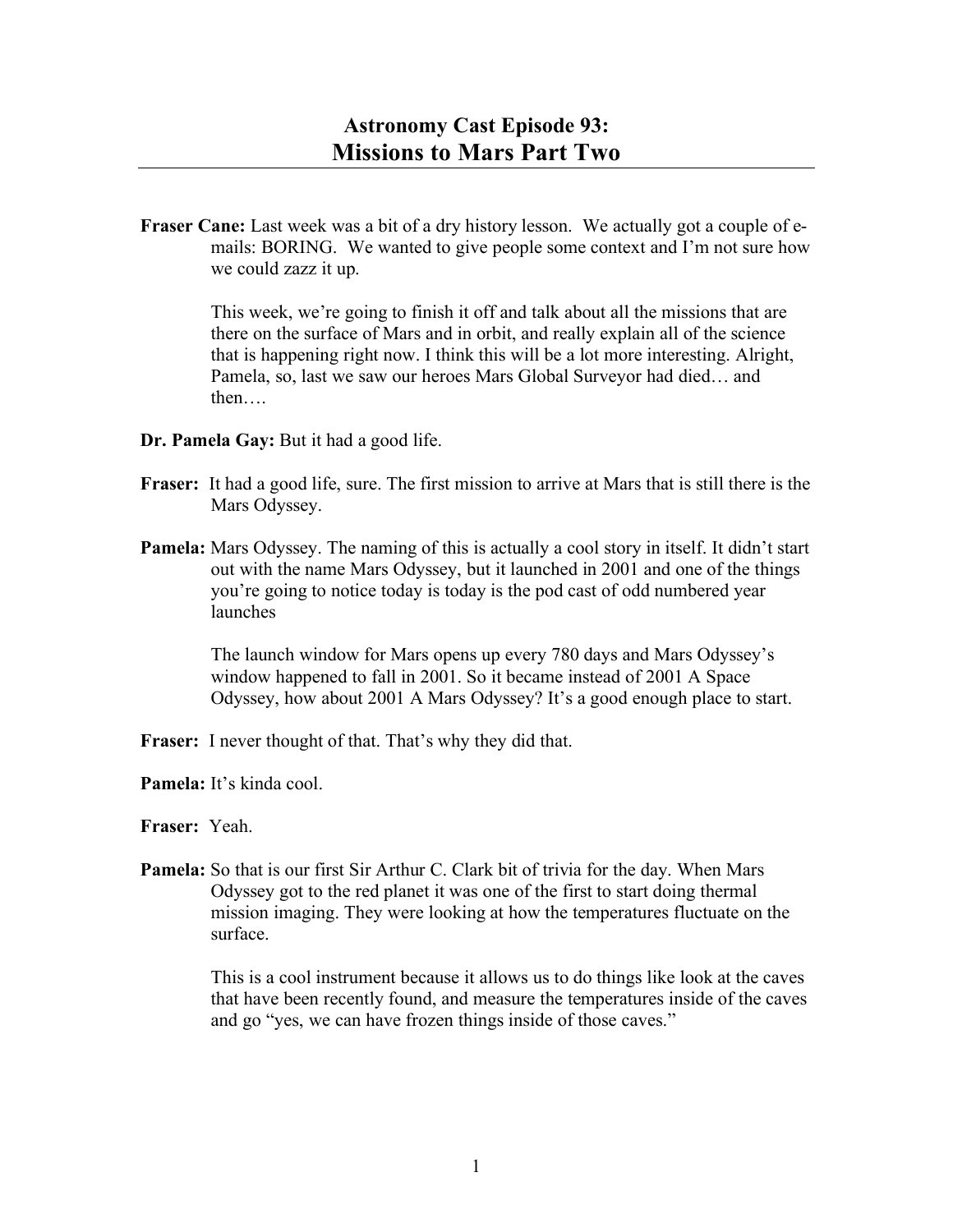It had a gamma ray spectrometer that can be used to detect neutrons which in turn means there's water. It had a Mars radiation environment experiment. This allowed them to measure how much radiation there is in the low orbit of Mars that it's in that is similar to the orbit that the Space Shuttle is in around the earth, and they were able to actually measure that "yeah, the radiation is a lot higher on Mars."

- **Fraser:** I think the measurement was that it was 2  $\frac{1}{2}$  times as much radiation falling on Mars as the astronauts experience onboard the International Space Station. So, any future visitors to Mars are gonna have to deal with a really high radiation load. It's not like it is going give you radiation burns, but cancer will be in your future if you stay out too long.
- **Pamela:** And what's really cool about Mars Odyssey and what's made it so useful today is it has really good communication systems. It can send a bunch of data back to earth in a very effective manner. And today its primary use is actually as a communication satellite. It's the mission that's out there relaying information from the Mars rovers, from Phoenix all the way back to earth.

So those little rovers don't have to expend all of their energy. And right now they don't have a lot because they're pretty covered in dust. They just need to expend enough energy to get a little signal up to this orbiting spacecraft and the orbiting spacecraft does the hard work of sending a powerful signal all the way back to planet earth.

- **Fraser:** Now Mars Odyssey made one of the biggest discoveries on Mars in the last little while, which is water, water everywhere.
- **Pamela:** Yeah. With its gamma ray spectrometer everywhere it looked it was seeing potential underground frozen seas. It was seeing water everywhere. They've been able to actually match underground frozen ice with stream banks, not real stream banks, but fossil stream banks of where we think a stream used to be.

This is a neat way that you can actually tell the difference between a lava channel and an alluvial channel, something carved out by liquid. It's been a spectacular mission and I have to say that as boring as thermal emission imaging sounds, this is one of those things that allows us to see what the climatic changes between winter and summer are.

How do ground temperature and clouds interplay? How does the climate on this other world that hopefully somewhere in the 2030s we'll be exploring on foot, how does this climate vary between the seasons? This also helps us figure out the mineralogy. Different rocks hold onto temperature in different ways.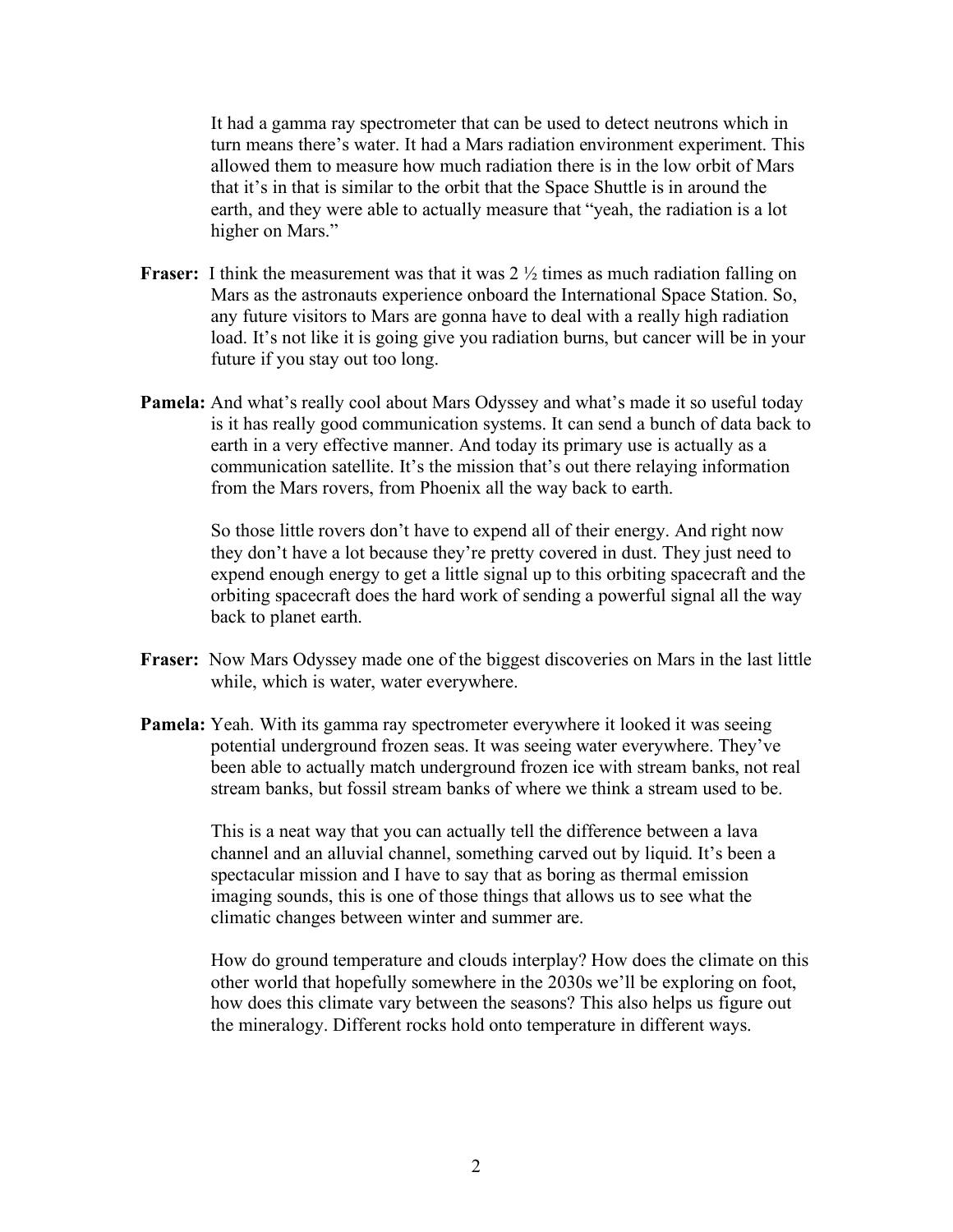So, it combines a lot of different things to help, help us understand, "well, where is it that we want to plant human beings once we get there?" It's actually been used a lot to help figure out landing sites as well.

- **Fraser:** Alright. Well, let's move on to the next mission.
- **Pamela:** Well, so that was 2001. So now we go to our 2003 landing system because it is after all the day of odd numbered years. It was the Europeans who got the next orbiting spacecraft there. It was the Mars Express. Mars Express is still out there ticking. It's a great mission that has had amazing, amazing science return.

It's hard to figure out where to even start. Perhaps one of the coolest bits of information to come out of this mission is there's both ammonia and methane in the atmosphere of Mars. That sounds kinda boring. Methane and ammonia aren't exactly the most pleasant gasses to be around, but they don't last in the atmosphere.

These two particular gasses could come either from some sort of active volcanism which is cool. Who doesn't like volcanism? Everyone likes a good volcano explosion I think. But they could also come as the outputs of biological life. There could be some sort of bacteria or something under the surface that's creating these little bursts of methane and ammonia. We still haven't localized where they're coming from, but we know that they're there. And, that's just cool.

**Fraser:** Right. That slight amount of methane which can only last, what was it like a hundred years I think in the atmosphere and then it's gone because of the radiation from the sun. Some active thing is putting out this methane and you really only have a couple of choices and the more exciting one anyway is life.

> The fact that a bacterial life is producing methane gas as a byproduct of its life however it is functioning down there on Mars. Total speculation, no one has found pockets of bacteria. But it's a pretty viable source for where this methane is coming from. So, that is one of the biggest mysteries and I really hope that there is going to be more investigation done.

> You know, the methane observer being sent to Mars at some point [Laughter] to really track down the sources.

> I think the other thing with Mars Express is the photographs are just amazing. I mean it is an incredibly high resolution camera on that, and it also has the ability to take pictures in 3 dimensions. So, you get these beautiful fly-throughs and 3-D views of features on Mars going to the Vales Marineris, going around Olympus Mons. I really like the pictures that come out of ESA. I would say they're one of my favorites.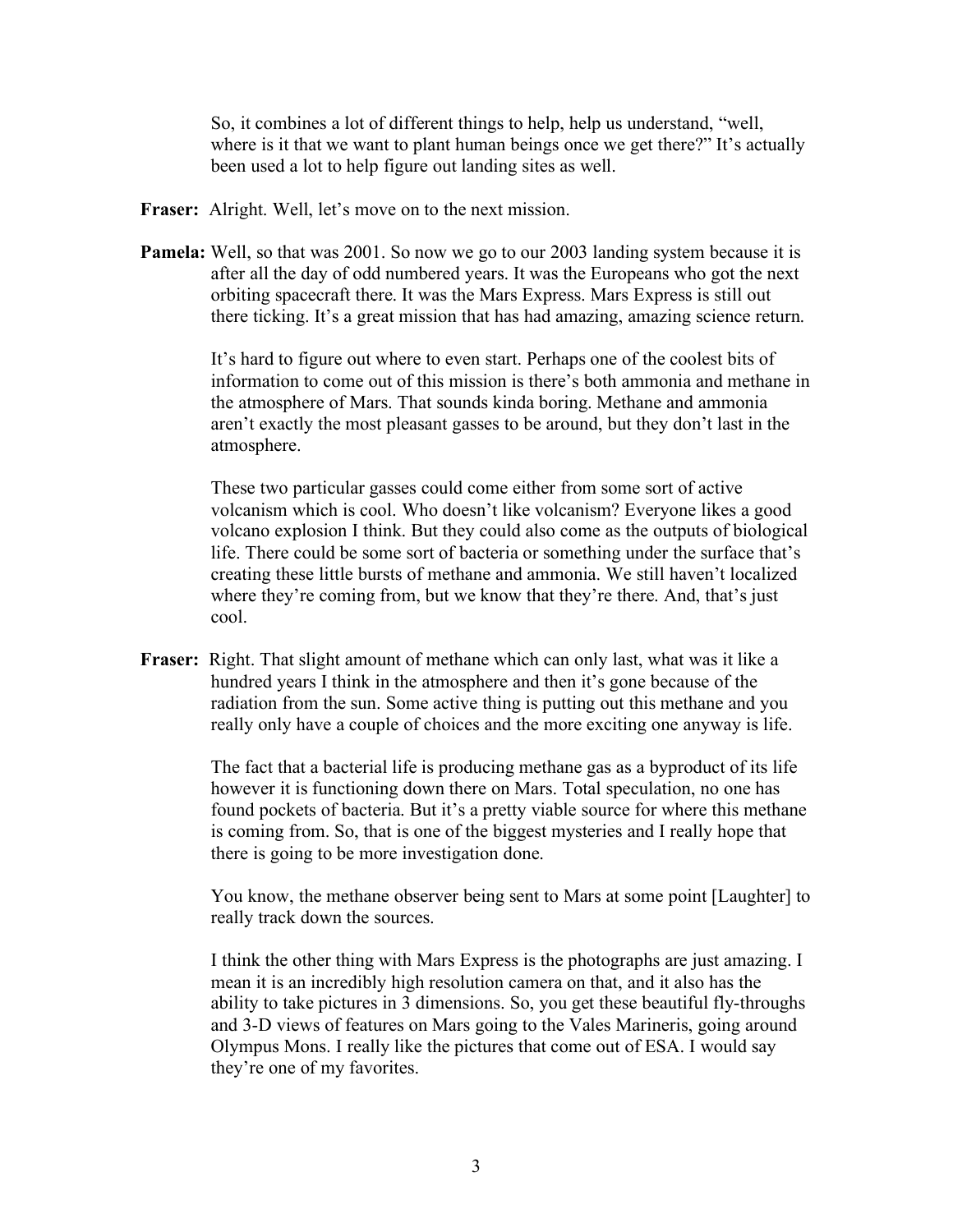**Pamela:** Yeah. The high resolution stereo camera has two meter resolution which is about half of the maximum resolution that you get if you look in Google maps. And they're doing that from orbit. Most of Google maps is actually done from airplanes.

> With the stereo views you can really get a sense for how deep the canyons are, how tall the volcanoes are. This isn't something that we have a lot of 3 dimensional data on like IO or anything like that. It's Mars where we have this unique chance to explore the world as though we were actually there. This allows us to really get a good understanding of the topography.

> We're combining 3 dimensional color images with another instrument the MOLA, the Mars orbiting laser altimeter, which can be used to get even more sensitive height information. It helps us get a sense of what is the texture of everything. We're getting basically as good or better geological information on the surface of Mars than we have on the planet earth. [Laughter] That's just kinda cool to think about.

- **Fraser:** Right. There are no pesky trees or buildings in the way...
- **Pamela:** [Laughter], Right, right.
- Fraser: No water to obscure things. It's all just there.
- **Pamela:** Yeah. You've gotta love the tropical rain forest, but it's kinda hard to look through them to see what the geology beneath might be. But, in addition to being able to look at the surface and map the surface, Mars Express also carried with it radar that allowed them to basically peel away the surface and look beneath it and see what is the density of the structures underneath. In this way we can look for frozen water.

We can look for hidden craters that are buried in dust. This sort of two dimensional thing we've also done it on the planet earth. It is part of what they do when they're trying to find oil to dig into in the desert and things like that.

Now we're starting to peel away the surface of other planets and see what's beneath their surface. And, yeah, we're not gonna get rich off of finding buried ice, but that's someplace that perhaps someday we can dig a well and get some, for an astronaut much more precious drink of water.

**Fraser:** Now, we didn't want to make this episode another failure fest, but Mars Express was carrying something else on board.

**Pamela:** Yeah, the Beagle 2. It died. [Laughter]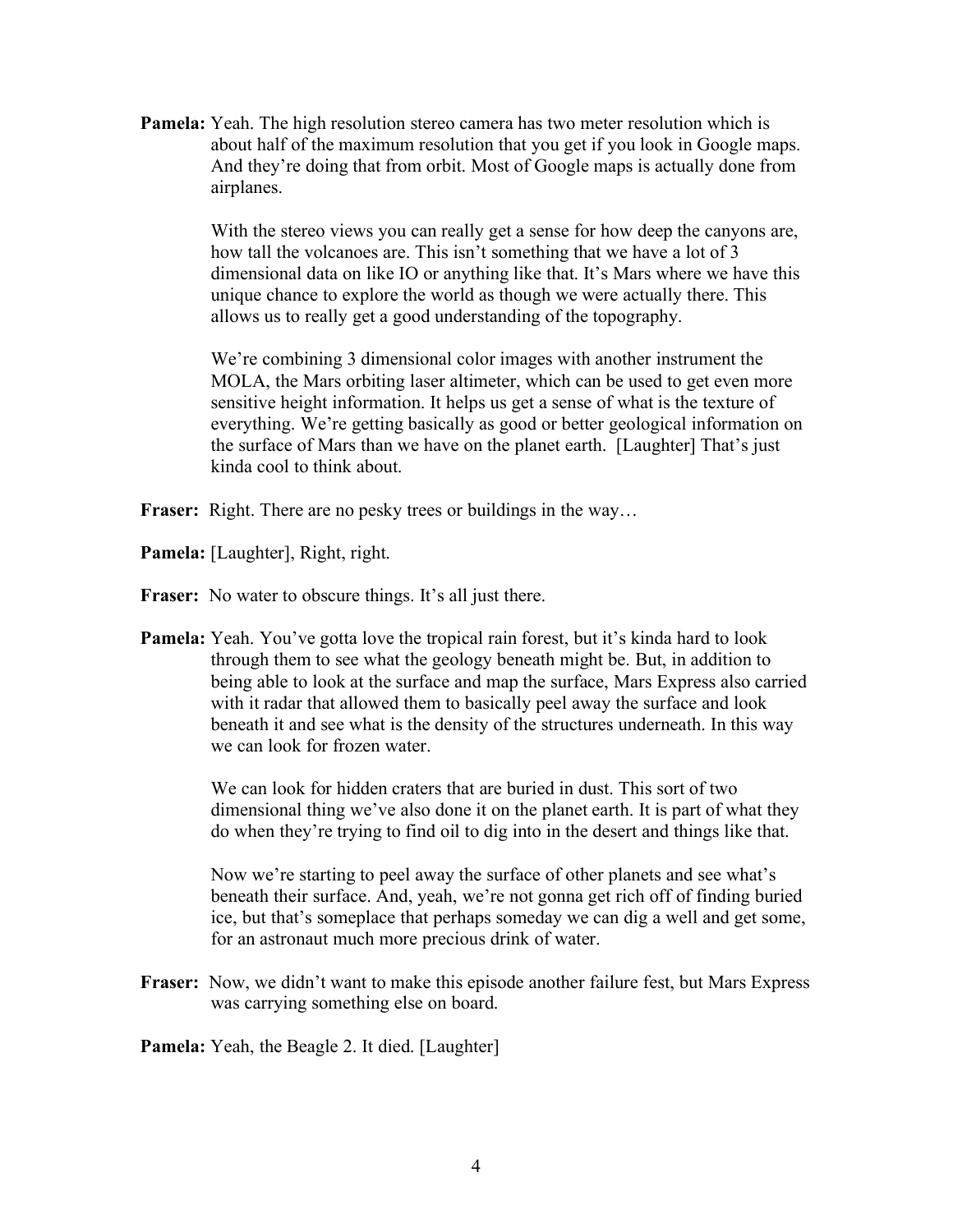- **Fraser:** Beagle 2 was going to be a real exciting search for life. It was a pizza box size spacecraft that folded open and it went missing.
- **Pamela:** Yeah…yeah. It will be found eventually. But you know that was a particular year when there were a couple of other rovers that made a big and very successful splash on the surface of Mars.

The 2003 launch window as well as launching Mars Express also launched Spirit and Opportunity, two Mars exploration rovers. These are the two little robots that won't die. They're barely getting enough electricity. One of them is walking around gimp legged because one of its wheels is locked and its camera is stuck in place, or rather its arm is stuck in place.

But they're still out there. They're still exploring, still doing science and they're still getting data. These little rovers have confirmed there are minerals on the surface of Mars that could only have formed in the presence of water. And so, it's again, water, water everywhere. They're showing that the seasons are harsh, but we know how to build things to survive the worst dust storms that Mars can throw at them.

And it's teaching us how to basically problem-solve on the fly remotely. So you've got to take your hat off to JPL. They have been able to basically problem-solve the most incredible ideas to keep these things going. Poor Spirit is totally covered in dust. It's barely getting any electricity from the sun.

To keep it going until a good gust of wind comes along and clears off its solar panels which we keep hoping for, they've had to brainstorm all sorts of unique ways to shut down this, shut down that. Get it to only call in every couple of days and it's basically in shut down mode waiting for a gust of wind to clear it off.

It's waiting for the sun to get a little higher in the sky. But they've kept it going. It's still doing things like measuring the atmospheric opacity and it's still taking pictures. But mostly it's just sitting there trying to stay alive.

Meanwhile, Opportunity is off and roving. It just keeps going. What's incredible about Opportunity is it's had problems with one of its arm/shoulders since day one pretty much. It has a thermal relay that doesn't know when to work, so it pretty much stays on until it overheats and then shuts off. And this is a huge energy drain.

So, they had to figure out how to reprogram it so that they could put Opportunity into a super sleep mode to conserve power when it was covered in dust and getting not enough electricity in the Martian winter.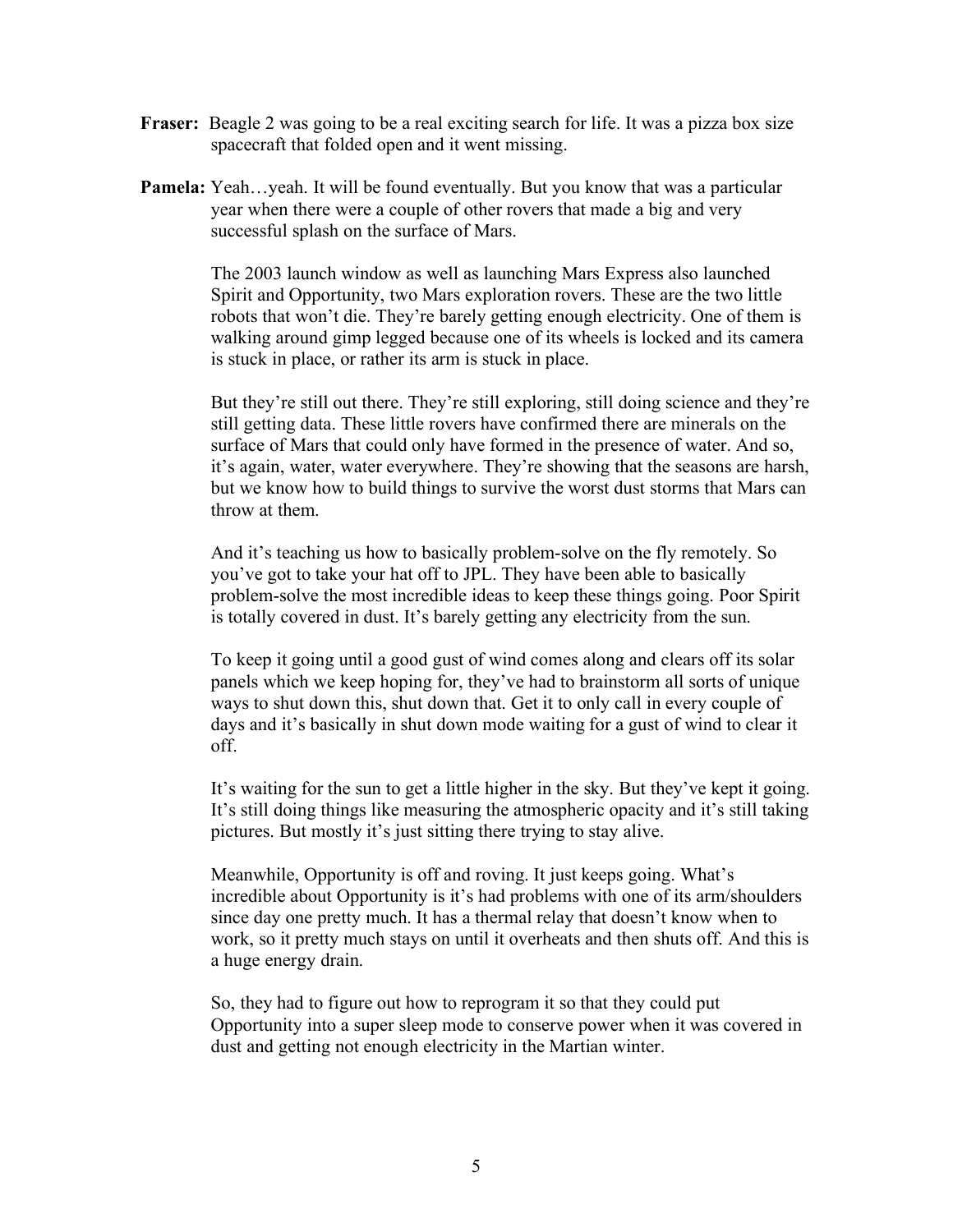Also, as a result of just getting way too hot at some points, the thermo coupling slowly did damage to the shoulder such that the arm it didn't want to move anymore. And this is kinda scary because they don't want to drive around with the arm extended out in front of them.

So they normally tuck the arm down underneath. But if the shoulder gets stuck with the arm down underneath that means that they can't use the arm anymore. The arm has cameras on it. It has a little thing called the rat that goes out and burrows away a little bit of the surface of rocks so that they can see what's beneath the surface. The arm is just really useful. You want to keep it going.

And any of you who have ever had a shoulder injury know that you still can do a lot with an elbow, wrist and a bunch of fingers. So the decision was made to figure out how to un-jam the shoulder, get the arm into a good position, and then drive with the arm up which wasn't something they'd ever planned to do.

But to get the shoulder unstuck they had to do this crazy combination of waiting for the temperatures to be just right and then throw in all the electricity they could through the circuit to get the thing to move.

It was an amazing bit of problem solving of if we do this it sorta works. If we do this, this is when it works best, so let's combine all these different things to finally get the shoulder to move. These are arthritic little robots but they're still returning science.

- **Fraser:** Yeah. They were supposed to last 90 what are called sols. Those are Martian days. And they're in, what, 800's now?
- **Pamela:** [Laughter] They're in the 1500s.
- **Fraser:** Oh, the 1500s. Sorry.
- **Pamela:** But to go from 90 to 1500 [Laughter]
- **Fraser:** Yeah. So, that's pretty amazing. Although I suspect the engineers were kind of under-promising, and over-delivering, which is good. But, still I don't think they expected them to last this long…
- **Pamela:** Well the thing we're most worried about is once these things turn off we're not getting them back. They have to keep themselves warm or their electronics freeze.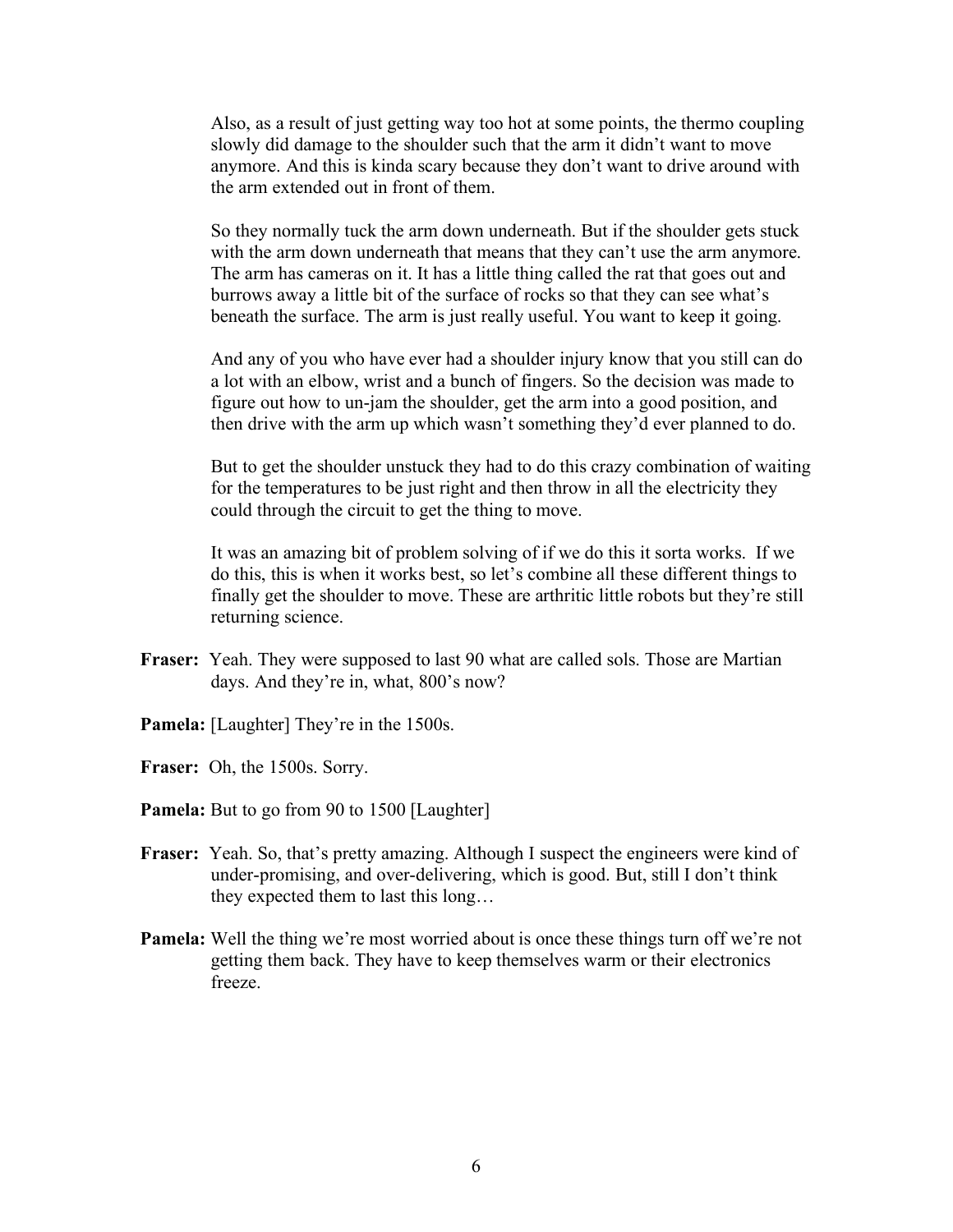I don't know if any of you have ever had the misfortune of leaving your laptop outside say in an observatory or something in Michigan. We had a computer at Michigan State that one night we couldn't observe because the hard drive was frozen in place and there was nothing we were going to be able to do to get that hard drive to spin itself up. Now, if you just leave the computer on, the heat the computer itself generates will keep the computer alive.

Well, on Mars that's not enough. On Mars they have to run heaters. If you have ever used batteries while hiking in the cold, you know if the batteries get too cold they stop working. So they have to use heaters. Well, if the rover is completely shut off, their heaters go out everything freezes and they never come back to life.

And the concern was that during their first Martian winter they would get covered in dust, wouldn't be able to get enough electricity to keep their heaters going, and they'd turn off. It turns out that gusts of wind just kept saving their little robotic butts and allowing them to consistently get enough electricity, just enough to keep warm and call home periodically.

**Fraser:** Now this has been a bit of a super tangent, but we should just spend a second I think and explain the scientific objective for the rovers. They were to search for past evidence of water that acted on the surface of Mars millions, billions of years ago. Both rovers did find that. I think we've talked about this quite a bit in, in previous shows, so we won't go into details.

> But the goal was, was there water on the surface of Mars? In finding minerals that can only be created by through the action of water or through the chemical processes of minerals working with water, both rovers have found evidence separately that confirms that yes, liquid water was on the surface of Mars for long periods of time billions of years ago. Probably, you know, not since almost the beginning of the planet. [Laughter] Still the water was there. So, why don't we move on then to the, the next spaceship?

- **Pamela:** Okay. So this gets us to the new favorite child of anyone who loves pretty pictures of Mars. And that's Mars Reconnaissance Orbiter. They have a camera called high-rise that just takes the most spectacular images. The, these images have .3 meter resolution. This means that if I decided to sprawl out on the surface of Mars, I'd be more than one pixel, I'd be several pixels in length and that's kind a cool.
- **Fraser:** We're kinda going in reverse detail here but, with the landing of the Phoenix Lander, there were pictures captured from the Mars Reconnaissance Orbiter of the space craft landing. You can see the spacecraft itself, the parachute up above, and it's over the top of this crater and it is one of the most spectacular images. I would say it's up there in my top 10 images that I've ever seen of Space exploration.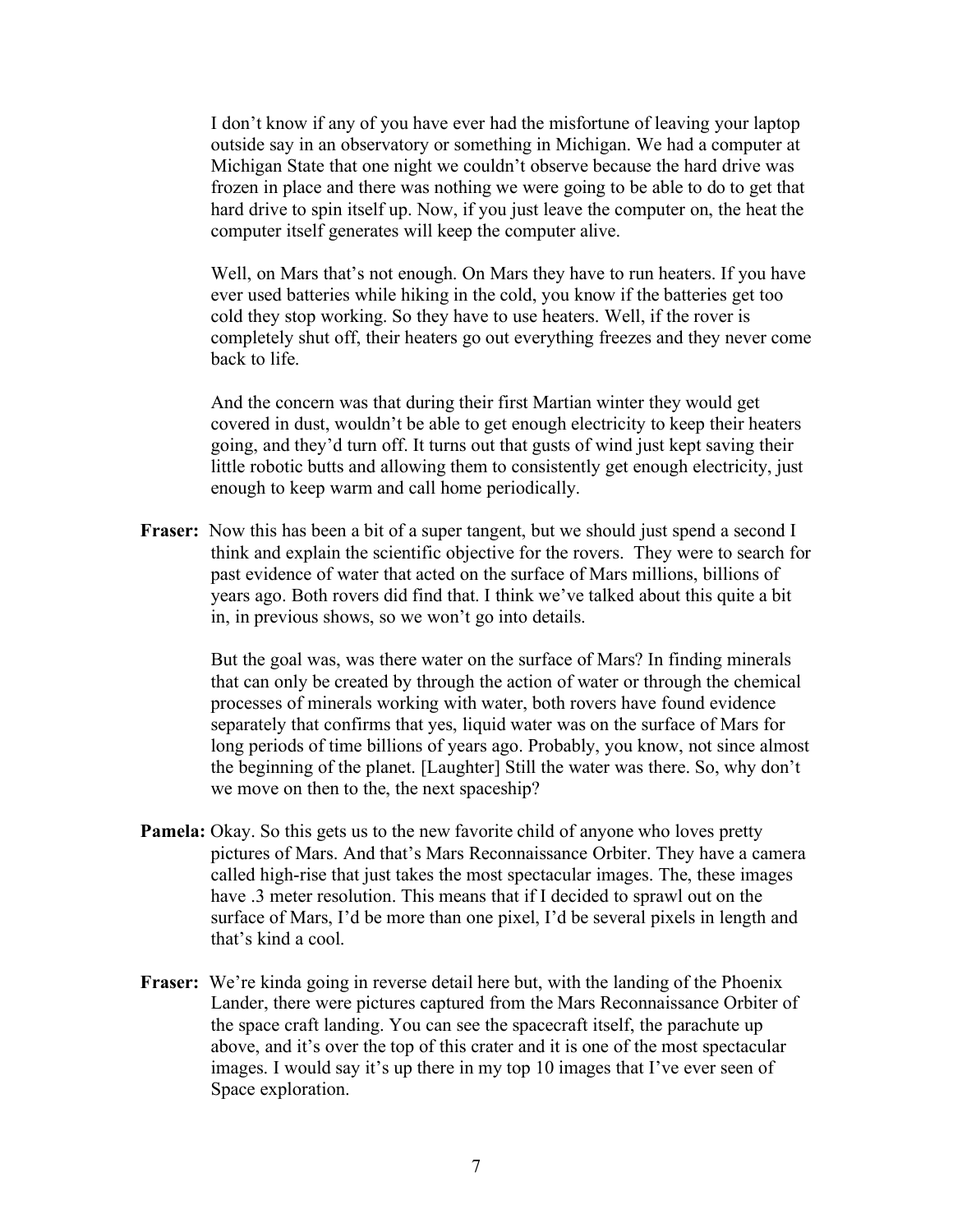It's just, when you think about what you're seeing and then they showed, you know, the back shell, and where the parachute landed, and there's the lander, and there's all the parts of the space craft. It's just amazing. There are images of the Mars rover seen from orbit. It's just such an amazing spacecraft. And the cameras.

**Pamela:** And these are huge images. They, they can get as big as 4000 by 40,000 pixels. The only thing limiting how big the images can get is the size of the memory on the poor innocent computer on board. They've developed the camera in such a way as it flies over the surface of Mars it's scanning the pixels out of the camera at the same rate the orbiter is moving forward.

> So as the view changes, it is sorta like if you can imagine moving the film in front of the lens so as the film moves where an image shows up on the film is moving at the same rate.

- **Fraser:** It's not really taking pictures. It's just like trolling the surface of Mars and just dumping out the data from the camera.
- **Pamela:** And they get these long, long strips of images. With the particular image you mentioned where it's a crater and you can see superimposed in front of the crater the landing Phoenix with the parachute and everything else. That's an image, that, like I could put up on my walls such that Phoenix is an inch or more in size on the wall and the crater would pretty much fill the wall of the small room. We don't have images of the earth at that resolution.
- **Fraser:** It's a military satellite. It is watching us work right now through a ceiling. Yeah.
- **Pamela:** But the high rise camera is actually a half meter reflecting telescope. I'd take one of those. And, and it takes multicolor images and it's just spectacular. This is the camera that found the avalanche on Mars.

In addition to that they also have spectrometers that allow them to again look at what are the minerals found on the surface of Mars. They have a context camera that high-rises off taking these amazing images. It takes a picture of the entire region around the high-rise strips so you can see where this fits within the greater landscape of Mars.

It again has another radar that allows us to start looking beneath the surface and finding out where's the ice, where are the different densities of rock. Again, an absolutely fabulous image that's doing a great job and it also does double duties as a telecommunication satellite when it needs to.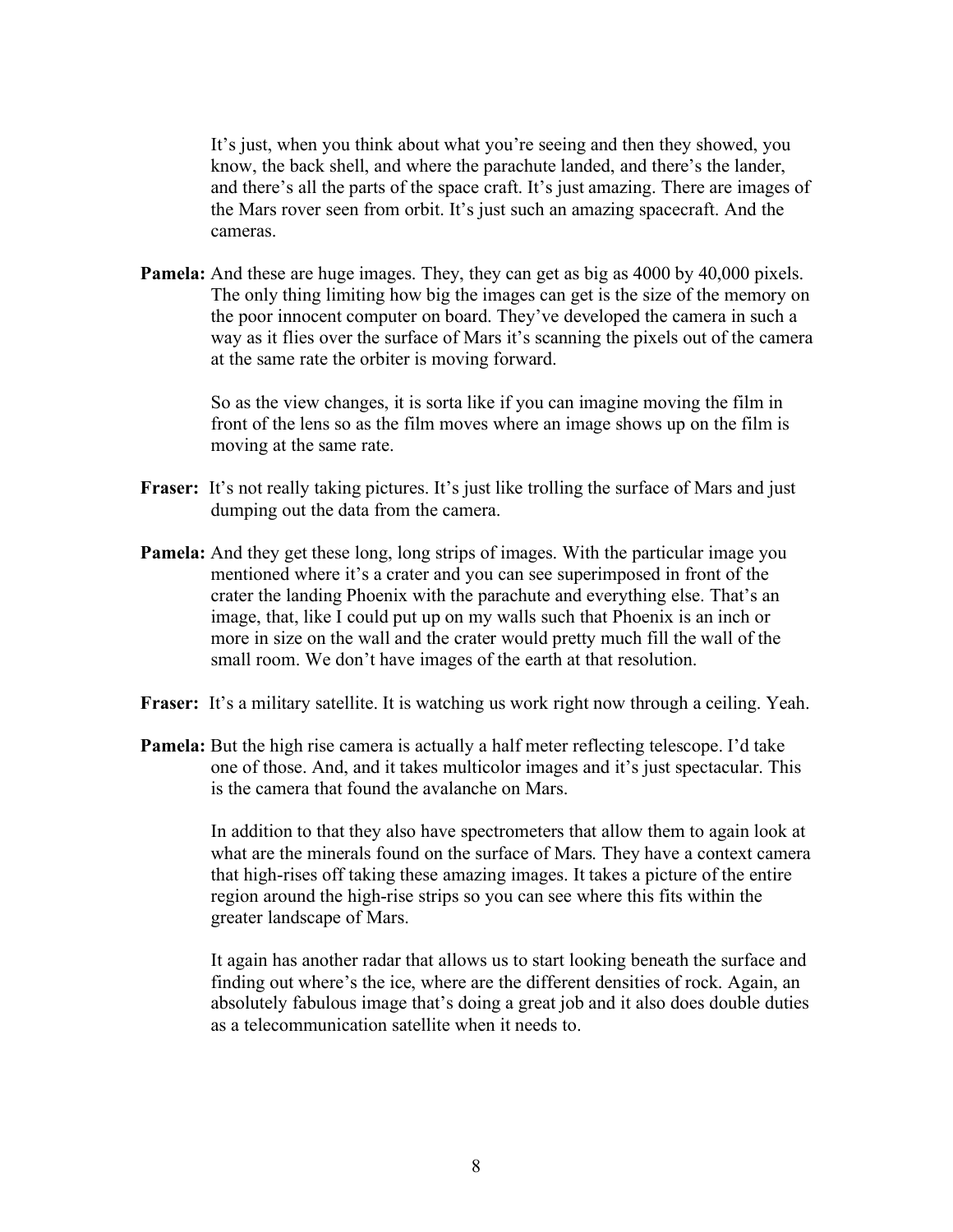One of the cool things about the way we are designing missions today is we're taking the time to figure out how we can make things work together. Mars Express is a European mission, but it can act as a back up communication satellite for Opportunity, Spirit and Phoenix. Mars Express is doing a great job. Mars Reconnaissance Orbiter can relay communications as well.

All these missions are working together in complimentary ways to allow us to get the most science with a suite of instruments that are all peering down at the nearest world that we might eventually walk on.

- **Fraser:** Sure wish the other planets were covered this well. It'd be great.
- **Pamela:** Well, this is one of the controversies with NASA right now. It's been realized "wow, we've sent a lot of resources to Mars, and we sort of ignored the outer Solar System." We know very little about Uranus and Neptune, and Pluto and Charon. There

are all the really cool moons out there as well with Saturn and Jupiter. So NASA is going to be doing some budgetary restructuring and the money from Mars isn't going to stay stupidly large, high as it currently is.

This makes a lot of people sad because this is spectacular science coming out and these are people whose careers have been dedicated to the red planet. And now they're going to have to be looking at other worlds as we go off and try and throw some more amounts of resources at discovering new things in other places in the Solar System.

- **Fraser:** Well, let's move on to the last current mission at Mars.
- **Pamela:** Oh, this would be Phoenix, and it's throwing out science so fast that even though we are recording on Saturday by Monday what we could say could be obsolete.
- **Fraser:** Take all this with a grain of salt. [Laughter]
- **Pamela:** And go check out Emily Lakdawalla's blog on the Planetary Society Web site. She has all the latest up to date information on Phoenix.
- **Fraser:** We also have great coverage on Universe Today.
- **Pamela:** That's true. You also have great coverage on Universe Today.
- **Fraser:** Yeah, but Emily's is pretty great. I gotta say Emily does a great job of covering planetary missions, so…my hat to her.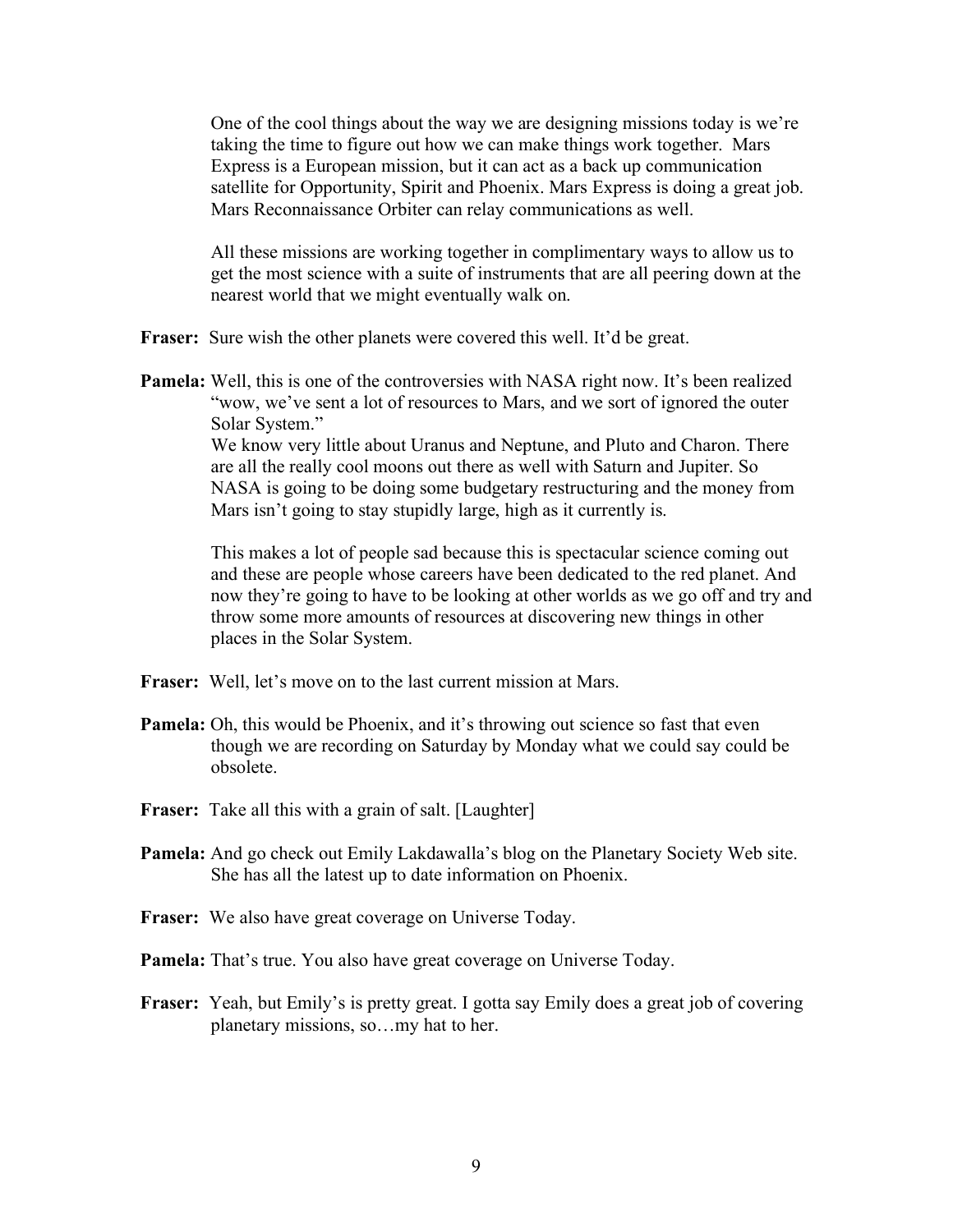**Pamela:** So this is a mission that is there to, to figure out, well we know that there is ice on the poles, let's dig in it. Let's go see what's in the soil, let's go see what is in this completely differently part of Mars.

> Previously we've always landed things near the equator because they have a better hope of survival. There's more sunlight, more heat. It's easier to keep things alive.

We don't think that Phoenix will have the triply, quadrupaly, just keeps going on forever and ever Energizer Bunny mission that Spirit and Opportunity had. It won't survive winter.

- **Fraser:** Right. Come Martian winter the rover will be encased in a couple of meters of frozen carbon dioxide - dry ice. And temperatures are gonna get down negative 120 degrees Celsius. So it's gonna not be doing so well.
- **Pamela:** And it does have a Lazarus mode. When the winter ends it has been programmed to attempt to resurrect itself and send a little sad message back to Earth saying I'm here. It might work. No one is particularly hopeful. But while its there it's going to dig into the dirt for all its worth.

It doesn't just have an arm that goes out and touches the dirt like Opportunity and Spirit. It has a Tonka truck style claw that goes out and just digs like a 2 year old. It's about that size in scale if you can think of a big child's Tonka toy truck. And it's going out and digging holes, it's seeing white stuff in the dirt that could be ice, could be silicates or could be something else. We don't know.

What's cool is that it has a whole series of ovens on it that they can dump little tiny, tiny particles on. They have a screen on it, they dump a bunch of dirt on top of the screen shake the thing and little particulate falls through into the oven. Then they heat it up and see what vapors come out. They measure the composition.

They measure what are the ices, what are the other things that when heated go to vapor that they can then study the elemental composition of. What are the atoms that are trapped inside these bits of dirt that they are going to heat up? They're opening up these ovens one at a time. They have dirt in the fourth oven currently and they are going to see what they can see.

The other thing they also have that's really cool is a microscope. They're picking up dust particles and studying them under the microscope. They're looking at what is the dust in the atmosphere. They are looking at what is the dust in the soil. This is a way to look at things like they're finding there is still volcanic dust settled out on the surface of the ice.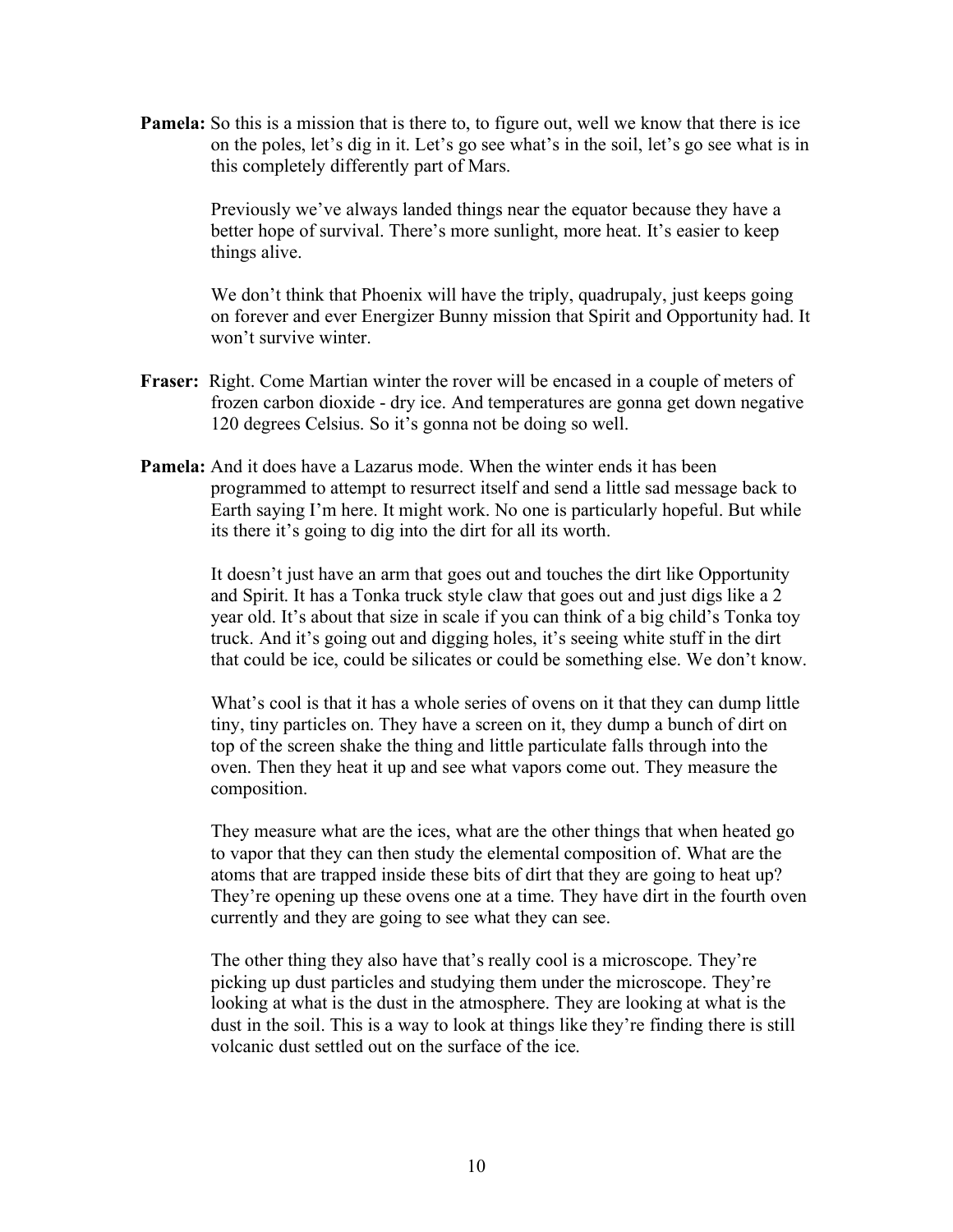And we're pretty sure that this is ice that is covered in a little bit of dirt because this mission didn't land like Opportunity and Spirit. It didn't bounce around on air bags.

It actually came in really Buck Rodgersey where it fired rockets and leveled itself down onto the soil extending its arms to gracefully just sort of land and sit there.

They needed to make sure that its legs were all well planted and none of them were sort of on the edge of a rock where it was waiting to fall over at the first shaking of something. When they were looking at the legs, they found that underneath one of the thrusters it had cleared away the soil to reveal what looks like a large patch of exposed ice.

So it looks like this rover is basically on dirt covered ice. That's exactly what we were hoping for. And hopefully we'll be able to find out just what is all the stuff in the ice in that particular little patch of Mars pole.

- **Fraser:** Now in talking to the folks from NASA, they're pretty cagey. They're not gonna say they're looking for life.
- **Pamela:** They're not allowed to say that actually...
- **Fraser:** Right.
- **Pamela:** Congress mandates that NASA cannot look for life.
- **Fraser:** You're not allowed to look for life. But what they're looking for is evidence of organic molecules and just sort of get a sense of what the composition of the ice is because by knowing the composition of the ice you can kind of know what conditions were on Mars as the ice was laid down.

But the series of ovens and the scientific equipment that they have on the spacecraft is pretty sensitive. If there is some vigorous life there, when you give it some warmth, it might be that they can sense some of the reactions coming off of it.

**Pamela:** The ovens are actually designed to very specifically look for things like proteins, amino acids, and other acids and bases. Just the same way a CSI agent might look for things like that in crime scene carnage. So, if its there to be found they're going to find it.

> It's just like looking for ice up in the high mountain peaks and down in the valleys of Antarctica. It's just a lot colder there, but there's a chance.